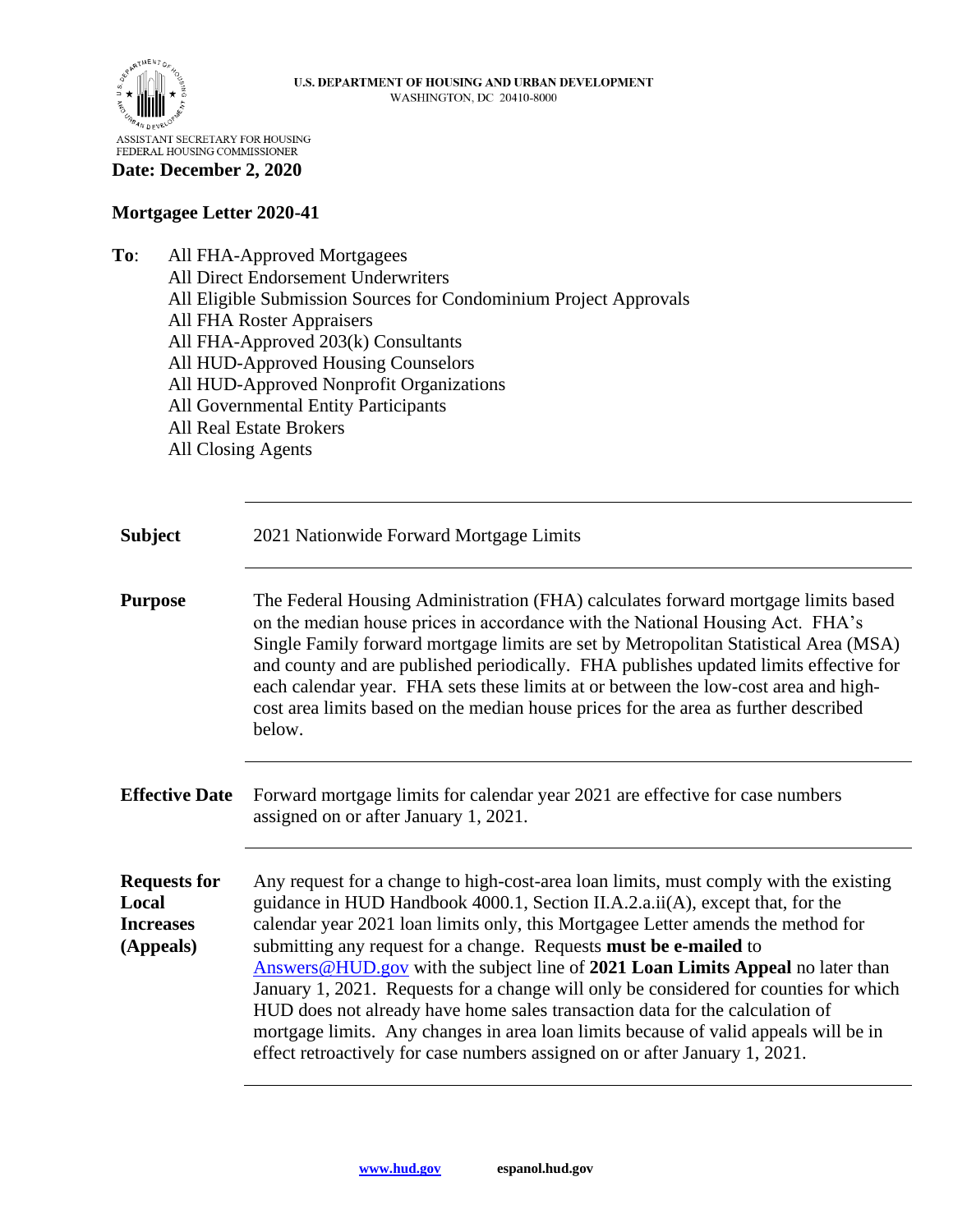| <b>Determination</b><br>of Loan<br>Limits | Loan limits are determined by the county in which a property is located, except for<br>properties located in Metropolitan Statistical Areas (MSAs) as defined by the Office<br>of Management and Budget. The limits in these areas are set using the county with the<br>highest median price within the metropolitan statistical area. For purposes of<br>conforming high-cost-area limits to the indexing of the base Freddie Mac loan limit<br>required in 305(a)(2) of the Federal Home Loan Mortgage Corporation Act, HUD uses<br>indexing of county-level prices starting in 2008, the year that current statutory<br>authorities for FHA loan limit determination were enacted. That implies that, when<br>determining high-cost area limits, HUD defines the highest median price over time as<br>well as across counties. |
|-------------------------------------------|-----------------------------------------------------------------------------------------------------------------------------------------------------------------------------------------------------------------------------------------------------------------------------------------------------------------------------------------------------------------------------------------------------------------------------------------------------------------------------------------------------------------------------------------------------------------------------------------------------------------------------------------------------------------------------------------------------------------------------------------------------------------------------------------------------------------------------------|
| <b>Affected</b><br><b>Programs</b>        | This guidance will affect HUD's Single Family Housing Policy Handbook 4000.1<br>(Handbook 4000.1), section II.A.2.a.ii(B) – Low-cost Area; section II.A.2.a.ii(C) –<br>High-cost Area; and section II.A.2.a.ii(D) – Special Exceptions for Alaska, Hawaii,<br>Guam, and the Virgin Islands.                                                                                                                                                                                                                                                                                                                                                                                                                                                                                                                                       |
| Access to 2021<br>Limits                  | As stated in HUD Handbook 4000.1, Section II.A.2.a.ii, FHA forward mortgage limits<br>for individual MSAs and counties are available on the internet at<br>https://entp.hud.gov/idapp/html/hicostlook.cfm. In addition, downloadable text files<br>with complete listings of all county loan limits are available at<br>http://www.hud.gov/pub/chums/file_layouts.html. FHA has published a list of areas at<br>the ceiling, the floor, and between the floor and ceiling on the Maximum Mortgage<br>Limits web page at<br>https://www.hud.gov/program_offices/housing/sfh/lender/origination/mortgage_limits.                                                                                                                                                                                                                    |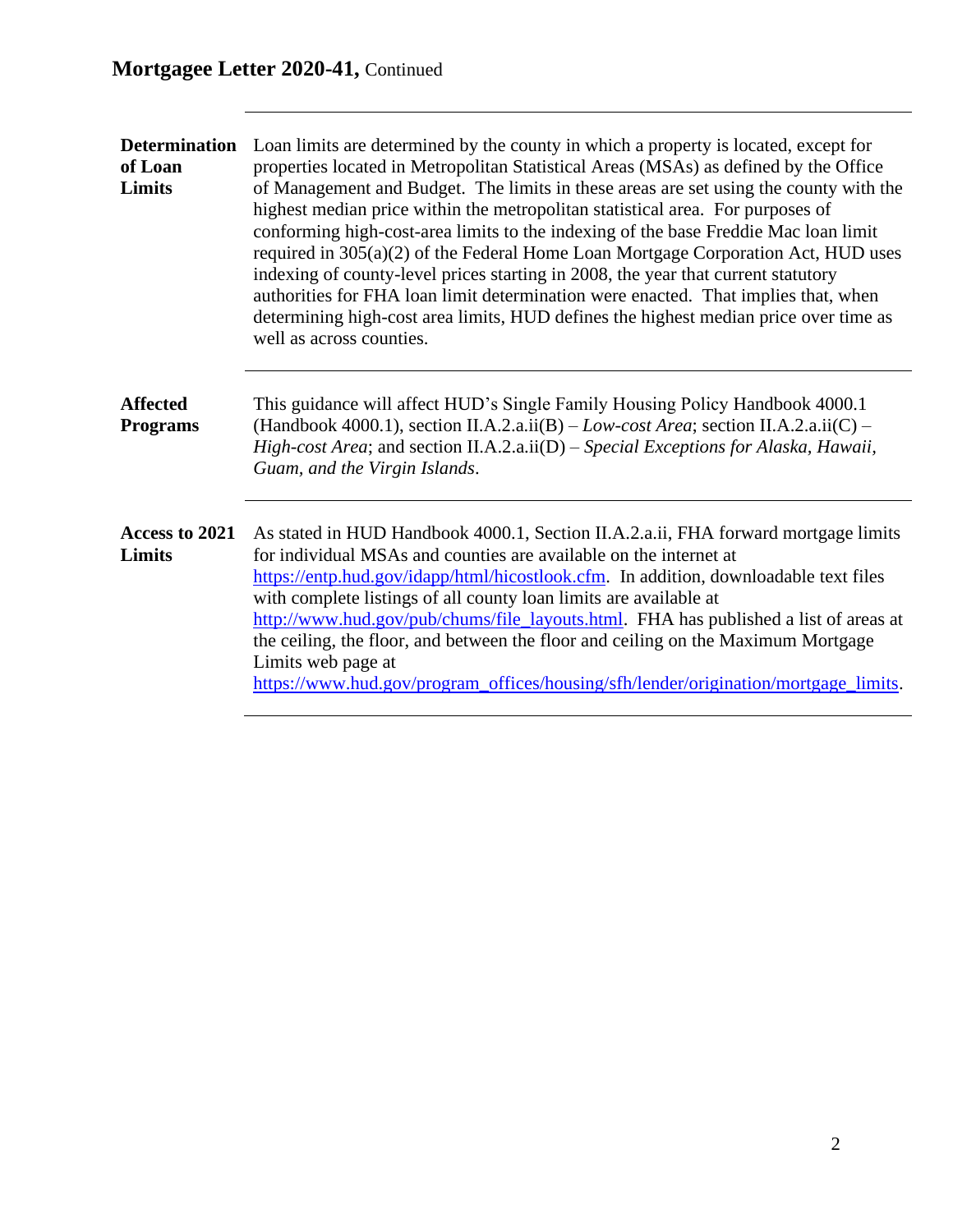## **Mortgagee Letter 2020-41,** Continued

| <b>Single Family</b><br><b>Housing</b> | Nationwide Mortgage Limits (II.A.2.a.ii(B))                                                                                                                                                                                                                                                                                                           |
|----------------------------------------|-------------------------------------------------------------------------------------------------------------------------------------------------------------------------------------------------------------------------------------------------------------------------------------------------------------------------------------------------------|
| <b>Policy</b><br><b>Handbook</b>       | <b>Low-cost Area</b>                                                                                                                                                                                                                                                                                                                                  |
| 4000.1                                 | The FHA national low-cost area mortgage limits, which are set at 65 percent of the<br>national conforming limit of \$548,250 for a one-unit Property, are, by property unit<br>number, as follows:<br>One-unit: \$356,362<br>$\bullet$<br>Two-unit: \$456,275<br>$\bullet$<br>Three-unit: \$551,500<br>$\bullet$<br>Four-unit: \$685,400<br>$\bullet$ |
| <b>Single Family</b><br><b>Housing</b> | Nationwide Mortgage Limits (II.A.2.a.ii(C))                                                                                                                                                                                                                                                                                                           |
| <b>Policy</b><br><b>Handbook</b>       | <b>High-cost Area</b>                                                                                                                                                                                                                                                                                                                                 |
| 4000.1                                 | The FHA national high-cost area mortgage limits, which are set at 150 percent of the<br>national conforming limit of \$548,250 for a one-unit Property, are, by property unit<br>number, as follows:<br>One-unit: \$822,375<br>Two-unit: \$1,053,000<br>$\bullet$<br>Three-unit: \$1,272,750<br>Four-unit: \$1,581,750                                |